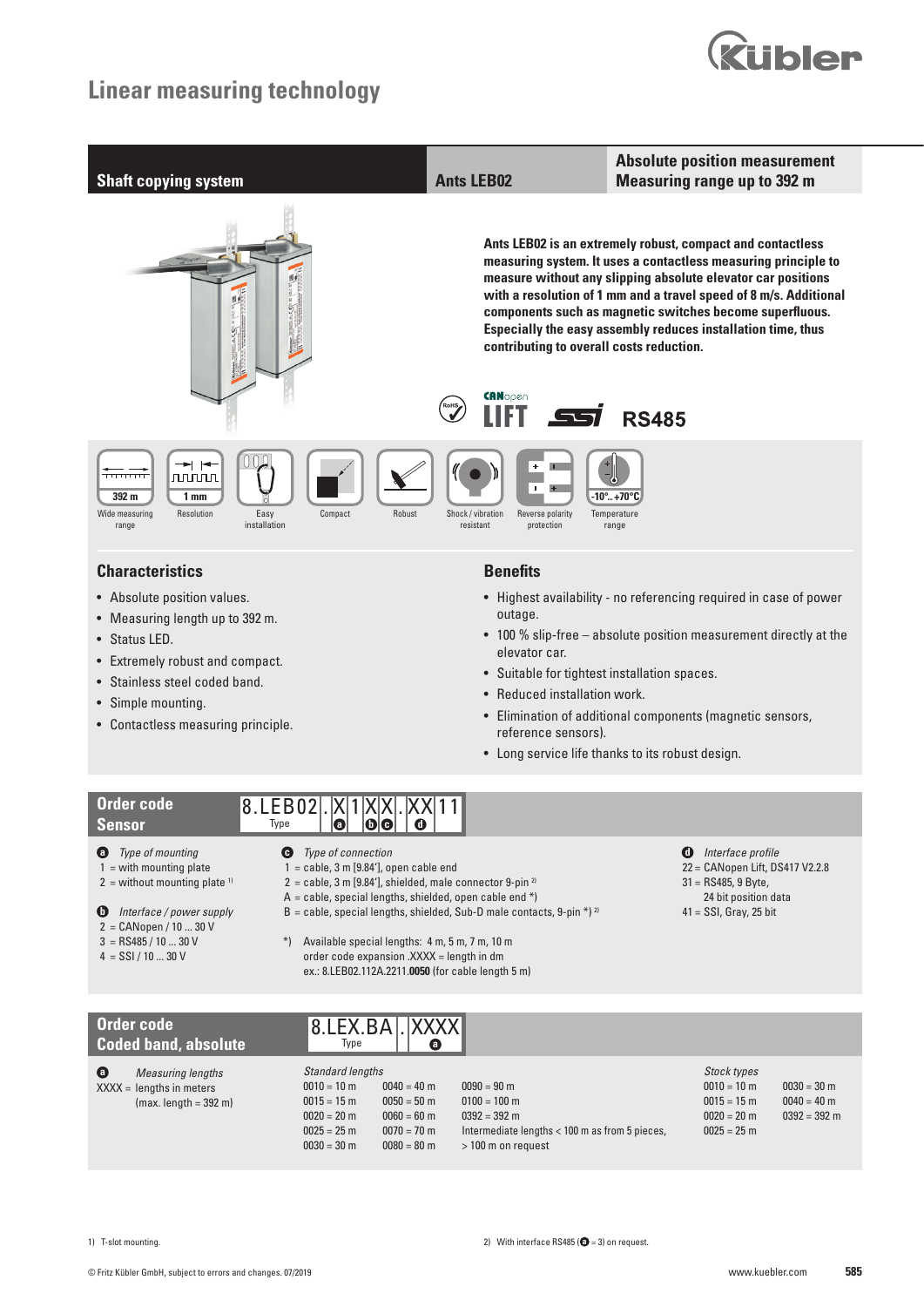

| <b>Shaft copying system</b> |                           | <b>Ants LEB02</b>                               |                                                                    | <b>Absolute position measurement</b><br><b>Measuring range up to 392 m</b>                              |                  |
|-----------------------------|---------------------------|-------------------------------------------------|--------------------------------------------------------------------|---------------------------------------------------------------------------------------------------------|------------------|
| <b>Accessories</b>          |                           |                                                 |                                                                    |                                                                                                         | Order no.        |
| <b>Mounting kit LEB.MK</b>  |                           |                                                 |                                                                    |                                                                                                         | 8.LEB.MK.0001    |
| <b>EMC</b> shield terminal  | $~1.93$ ]<br>~56,9~[2.24] | 11.8<br>[0.46]<br>83<br>$\circ$<br>14<br>[0.55] | cable, top-hat rail mounting<br>Clamp:<br>Foot:<br>Shield diameter | For an EMC-compliant installation of the<br>spring steel,<br>galvanized<br>spring steel<br>$3.012.0$ mm | 8.0000.4G06.0312 |

### **Technical data**

| <b>Mechanical characteristics sensor Ants LEB02</b> |                       |                                                                          |  |  |  |
|-----------------------------------------------------|-----------------------|--------------------------------------------------------------------------|--|--|--|
| Code                                                |                       | absolute, 16 bit                                                         |  |  |  |
| <b>Max.</b> measuring length                        |                       | 392 <sub>m</sub>                                                         |  |  |  |
| <b>Speed</b>                                        |                       | $8 \text{ m/s}$                                                          |  |  |  |
| <b>Resolution</b>                                   |                       | $1 \text{ mm}$                                                           |  |  |  |
| <b>Accuracy</b>                                     |                       | $±1$ mm                                                                  |  |  |  |
| <b>Type of connection</b>                           |                       | cable 3 m with open end<br>further lengths up to max. 10 m on<br>request |  |  |  |
| Weight                                              |                       | 550 g [19.4 oz]                                                          |  |  |  |
| <b>Housing (material)</b>                           |                       | aluminum                                                                 |  |  |  |
| <b>Dimensions</b>                                   | $L \times W \times H$ | 126 x 55 x 37 mm [4.96 x 2.17 x 1.46"]                                   |  |  |  |

| <b>Electrical characteristics sensor Ants LEB02</b> |                          |  |  |  |  |  |
|-----------------------------------------------------|--------------------------|--|--|--|--|--|
| Power supply                                        | $1030$ V DC              |  |  |  |  |  |
| <b>Reverse polarity protection</b>                  | ves                      |  |  |  |  |  |
| <b>Power consumption</b>                            | max. 100 mA              |  |  |  |  |  |
| <b>Interfaces</b>                                   | CANopen Lift, RS485, SSI |  |  |  |  |  |

|                                    | <b>Environmental conditions sensor Ants LEB02</b>                       |  |  |  |  |  |
|------------------------------------|-------------------------------------------------------------------------|--|--|--|--|--|
| <b>Protection acc. to EN 60529</b> | <b>IP54</b>                                                             |  |  |  |  |  |
| <b>Humidity</b>                    | < 90 % (non-condensing)                                                 |  |  |  |  |  |
| <b>Working temperature</b>         | $-10^{\circ}$ C  +70 $^{\circ}$ C [+14 $^{\circ}$ F  +158 $^{\circ}$ F] |  |  |  |  |  |
| <b>Storage temperature</b>         | $-20^{\circ}$ C $+80^{\circ}$ C [ $-4^{\circ}$ F $+176^{\circ}$ F]      |  |  |  |  |  |
| Air pressure (operating altitude)  | 800  1013 hPA<br>(up to 2000 m above NN)                                |  |  |  |  |  |

| <b>Interface characteristics CANopen Lift</b> (standard factory setting) |                 |  |  |  |  |
|--------------------------------------------------------------------------|-----------------|--|--|--|--|
| <b>Bitrate</b>                                                           | $250$ kbit/s    |  |  |  |  |
| <b>Identifier</b>                                                        | 0x18C           |  |  |  |  |
| Node ID                                                                  | $0 \times 04$   |  |  |  |  |
| <b>Eventtimer</b>                                                        | $10 \text{ ms}$ |  |  |  |  |
| <b>Resolution</b>                                                        | 1 <sub>mm</sub> |  |  |  |  |
| <b>Heartbeat</b>                                                         | 500 ms          |  |  |  |  |
| <b>Terminated</b>                                                        | yes             |  |  |  |  |

#### **Interface characteristics RS485**

| <b>Baud rate</b>                      | 19.200                   |
|---------------------------------------|--------------------------|
| <b>Number of data bits</b>            | 8 bit                    |
| <b>Number of Start bits</b>           | 1 bit                    |
| <b>Number of Stop bits</b>            | 1 bit                    |
| <b>Parity</b>                         | none                     |
| <b>Repetition</b>                     | 150 Hz                   |
| <b>Number of bytes / transmission</b> | 9 bytes                  |
| <b>Resolution position</b>            | 1 <sub>mm</sub>          |
| <b>Resolution speed</b>               | $10$ mm/s                |
| <b>Position value</b>                 | 24 bit, binary           |
| <b>Speed value</b>                    | 16 bit, two's complement |

|                             | <b>Interface characteristics SSI</b> (standard factory setting)                                                                                                                   |                                           |
|-----------------------------|-----------------------------------------------------------------------------------------------------------------------------------------------------------------------------------|-------------------------------------------|
| Data transfer               |                                                                                                                                                                                   | in slave mode<br>double data transmission |
| <b>Resolution</b>           |                                                                                                                                                                                   | $0.25$ mm                                 |
| <b>Data length</b>          |                                                                                                                                                                                   | $25$ bit + 1 power failure bit (Low)      |
| <b>MSB</b>                  |                                                                                                                                                                                   | first                                     |
| Code                        |                                                                                                                                                                                   | gray                                      |
| <b>Clock rate</b>           |                                                                                                                                                                                   | max. 200 kHz                              |
| <b>Monoflop time</b>        |                                                                                                                                                                                   | min. $500 \mu s$                          |
| 125:<br>26:<br>2751:<br>52: | A position value must be read by the SSI master over 52 pulses.<br>MSB first absolute position in gray code<br>Data low (PFB)<br>Second transmission (see 1-25)<br>Data Low (PFB) |                                           |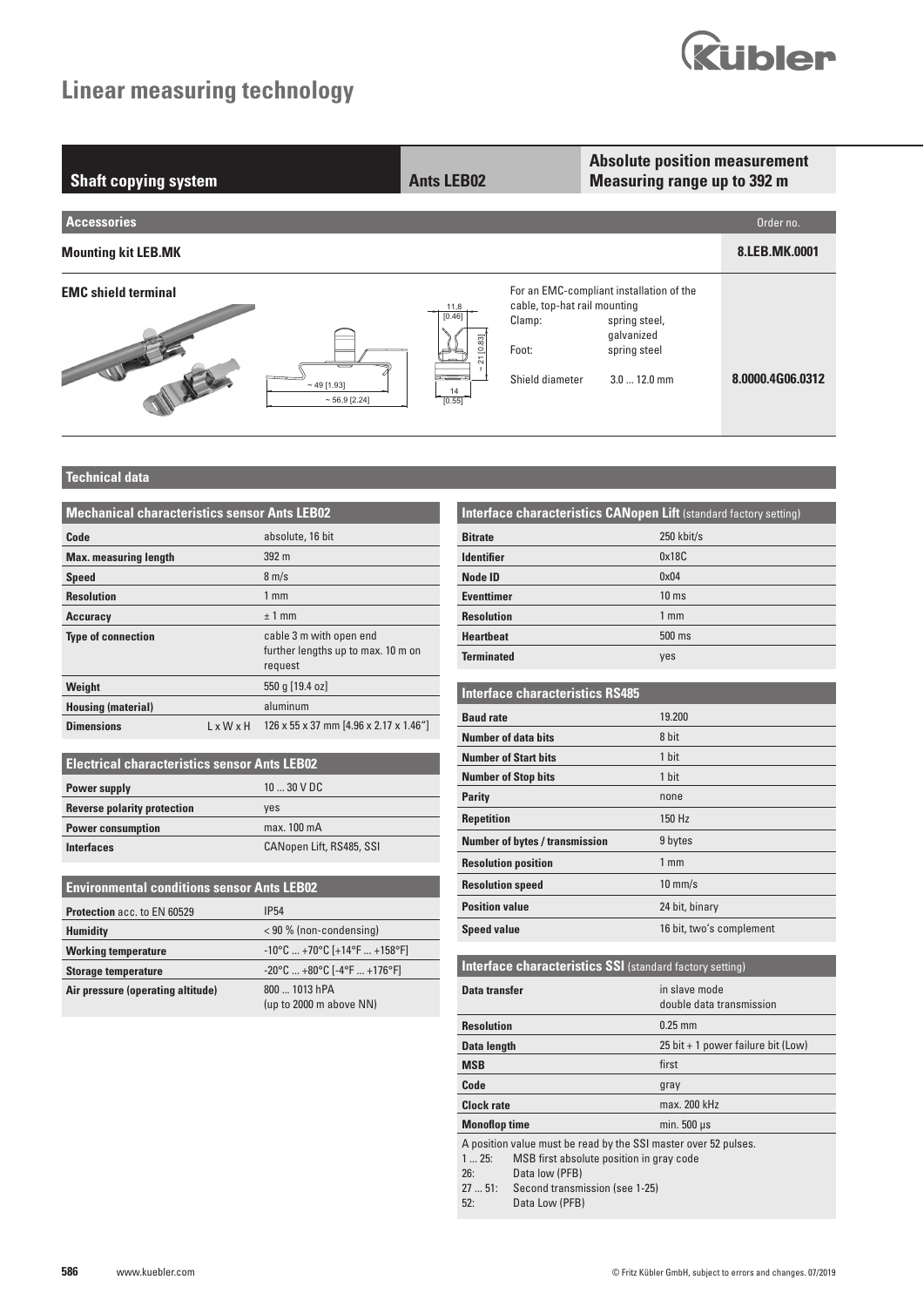

| <b>Shaft copying system</b>                   |                          | <b>Ants LEB02</b>                         | <b>Absolute position measurement</b><br><b>Measuring range up to 392 m</b> |
|-----------------------------------------------|--------------------------|-------------------------------------------|----------------------------------------------------------------------------|
| <b>Standards / Directives / Certificates</b>  |                          | Technical data coded band                 |                                                                            |
| <b>Standards</b><br>standards for elevators   | EN81-20 / -50            | <b>Material</b>                           | V2A spring-loaded stainless steel,<br>chamfered edges                      |
| <b>EMC</b> emission                           | EN12015                  | <b>Dimensions</b>                         | $16 \times 0.4$ mm $[0.63 \times 0.016'']$                                 |
| <b>EMC</b> immunity<br>vibration resistance   | EN12016<br>EN60068-2-6   | <b>Max.</b> length                        | 392 <sub>m</sub>                                                           |
| shock resistance                              | EN60068-2-27             | Weight                                    | $50$ g / m $[1.76$ oz/m]                                                   |
| environmental conditions<br><b>Directives</b> | EN60068-2-14             | <b>Thermal expansion</b>                  | $16 \times 10^{-6}$ / K<br>between $20^{\circ}$ C $100^{\circ}$ C          |
| <b>EMC</b> directive                          | 2014/30/EU               |                                           |                                                                            |
| elevator directives<br>RoHs directive         | 2014/33/EU<br>2011/65/EU | <b>Technical data mounting kit LEB.MK</b> |                                                                            |
| <b>CE</b> compliant                           | Yes                      | <b>Dimensions</b>                         | see manual R60205                                                          |
|                                               |                          | <b>Material</b>                           | see manual R60205                                                          |

| <b>Elevator functions</b>                               | <b>Standard</b> | <b>Base Sensor</b> |
|---------------------------------------------------------|-----------------|--------------------|
| Referencing / correction trip                           |                 |                    |
| Top & bottom inspection limitation                      | EN 81-20        |                    |
| Direct drive-in – depending on complete<br>drive module |                 |                    |
| Stopping point shift                                    |                 |                    |
| Overspeed during inspection                             | EN 81-20        |                    |

#### **Terminal assignment**

| Interface            | ' Type of connection   Cable |             |           |         |          |       |      |      |
|----------------------|------------------------------|-------------|-----------|---------|----------|-------|------|------|
|                      |                              | Signal:     | $+V$      | 0 V/GND | CAN<br>H | CAN L | n.c. | n.c. |
| CANopen Lift (DS417) | I, A                         | Core color: | <b>BN</b> | WH      | G٨       | VF    | GY   | PK   |

| Interface                   | Type of connection | Cable with Sub-D, male connector 9-pin |      |       |             |      |        |         |     |      |               |
|-----------------------------|--------------------|----------------------------------------|------|-------|-------------|------|--------|---------|-----|------|---------------|
|                             |                    | Signal:                                | n.c. | CAN L | $0$ V / GND | n.c. | shield | 0 V/GND | CAN | n.c. | $\triangle V$ |
| <b>CANopen Lift (DS417)</b> |                    | Pin:                                   |      |       |             |      |        |         |     |      |               |

| Interface    | Type of connection   Cable |             |      |         |      |    |      |      |  |  |
|--------------|----------------------------|-------------|------|---------|------|----|------|------|--|--|
| <b>RS485</b> | 1, A                       | Signal:     | $+V$ | 0 V/GND | D+   | D- | n.c. | n.c. |  |  |
|              |                            | Core color: | BN   | WH      | GN   | YE | GY   | PK   |  |  |
|              |                            |             |      |         |      |    |      |      |  |  |
| Interface    | Type of connection   Cable |             |      |         |      |    |      |      |  |  |
| SSI          | 1, A                       | Signal:     | $+V$ | 0 V/GND | $C+$ | C- | D+   | D-   |  |  |
|              |                            | Core color: | BN   | WH      | GN   | YE | GY   | PK   |  |  |

| Interface | Type of connection | Cable with Sub-D, male connector 9-pin |      |    |        |    |             |  |  |   |      |
|-----------|--------------------|----------------------------------------|------|----|--------|----|-------------|--|--|---|------|
| SSI       | ں ,ے               | Signal:                                | n.c. | U+ | shield | D+ | / GND<br>0V |  |  | ► | n.c. |
|           |                    | Pin:                                   |      |    |        |    |             |  |  |   |      |

+V: Power supply +V DC 0 V: Power supply ground GND (0 V)

- C+, C-: Clock signal D+, D-: Data signal
- n.c. : Do not connect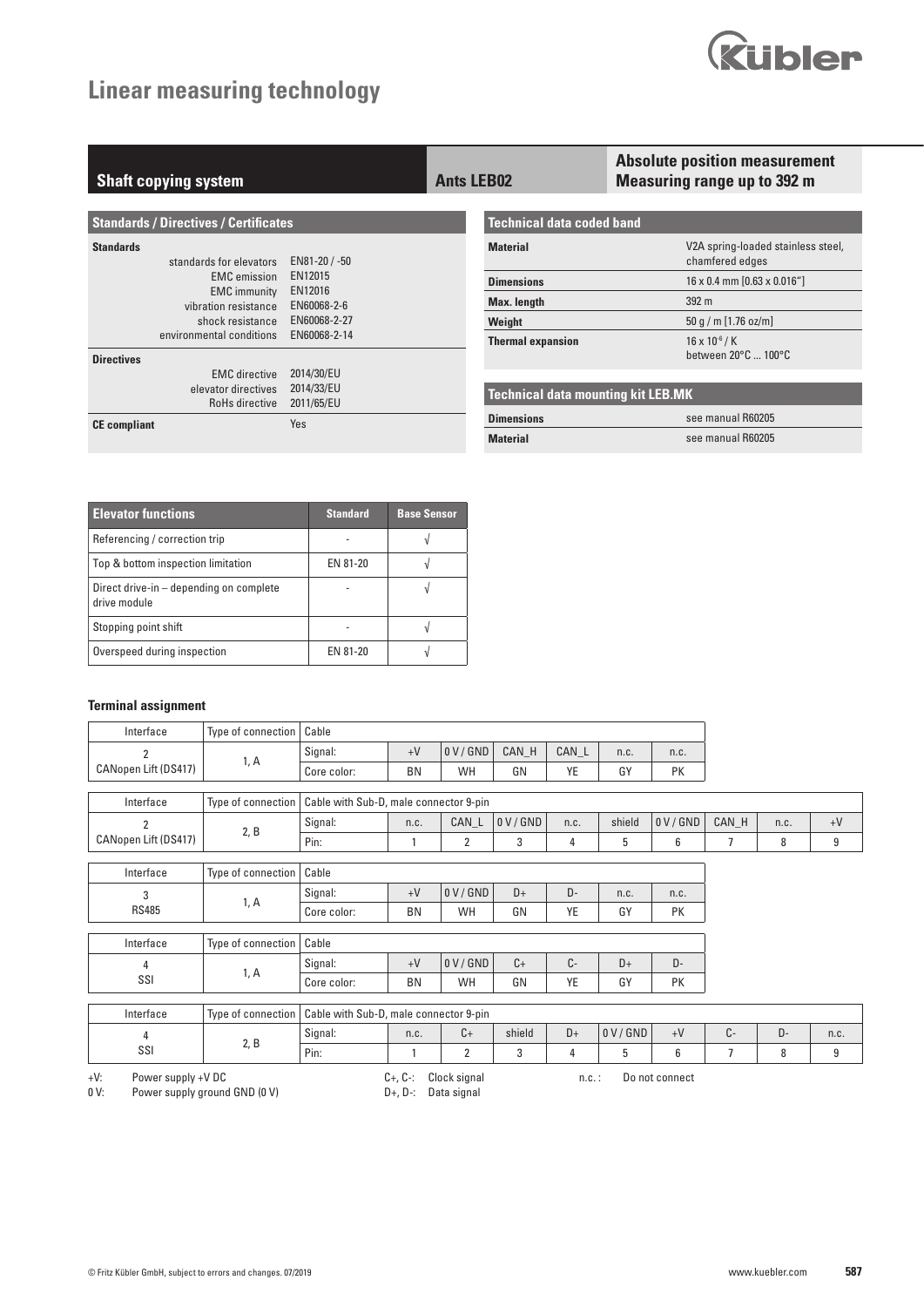



# **Technology in detail Coded band fastening** Ants LEB02 stands out in particular for its ease of installation. This saves time and costs.问 তি  $\circ$  ||||||  $\mathbb I$  30 - 60 mm  $30 - 60$  mm  $\circ$  [[[[[[ 问 囟  $\bigcirc$